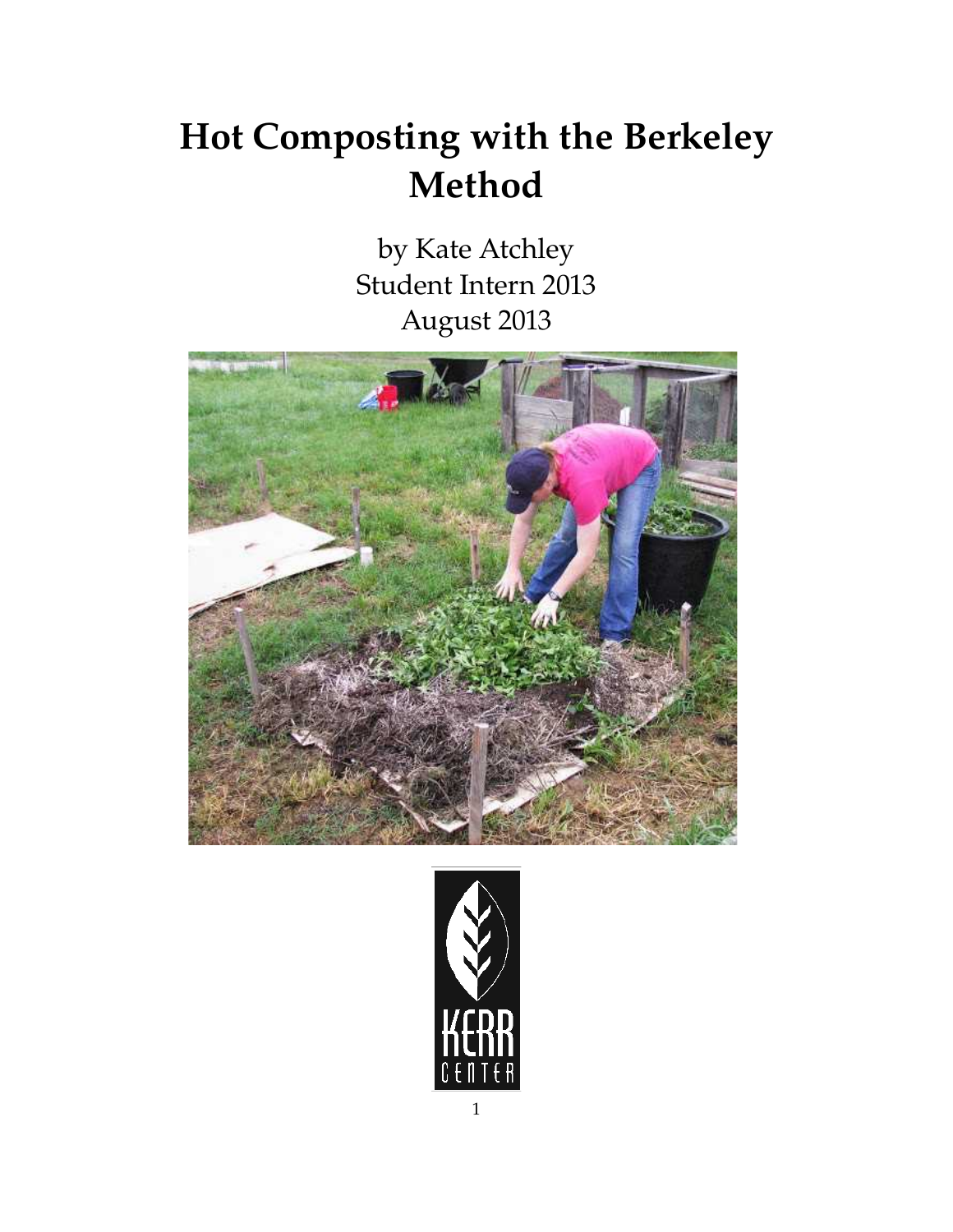A fast method of composting was introduced by Robert D. Raabe, a plant pathology professor at the University of California, Berkeley. The common names for this method are "Berkeley method," "fast composting," or "hot composting." The Berkeley method



produces more yields of finished compost than the traditional method. With a little more effort and hard work, one can establish usable, finished compost in as little as two to three weeks. Rather than waiting up to six months to a year or longer for the traditional compost to cure and be ready to use, one can have finished compost in under a month.

The way to get one's pile ready in such a short time period is having the right ratio of carbon to nitrogen, 30:1. For every unit of nitrogen used by the bacteria in compost, they also use about 30 units of carbon. To keep the pile working efficiently, the compost pile needs to be 30 parts carbon to 1 part nitrogen. The compost microbes and bacteria use the carbon for energy and the nitrogen for protein synthesis. Green material is to be considered nitrogen: examples include grass clippings, manure, alfalfa meal, comfrey, vegetable waste, or green prunings. Brown material is to be considered carbon: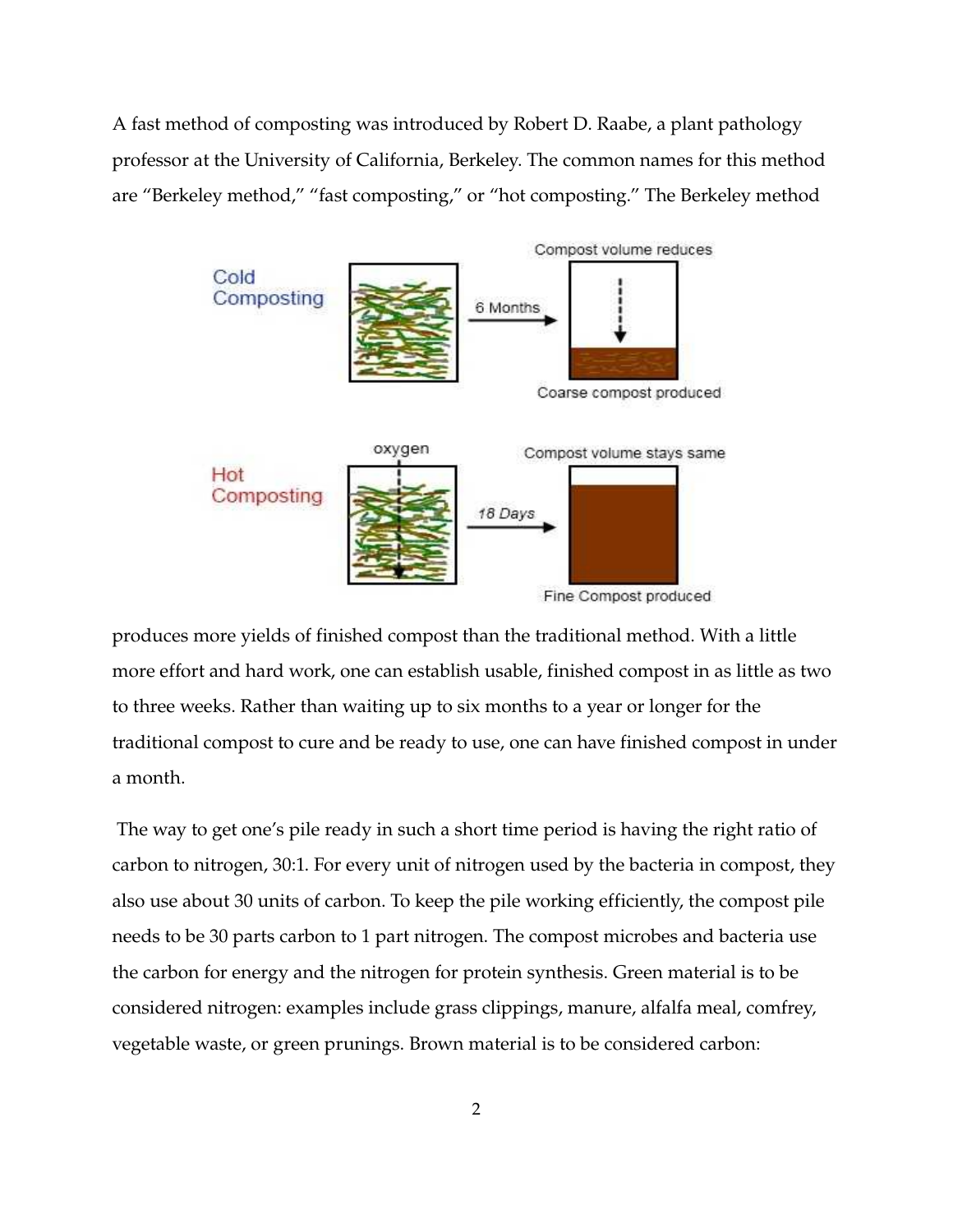examples include straw, cardboard, dead leaves, dried grass, or paper. Finding the right recipe for hot compost can be a challenge, but the right recipe is known when you get immediate heat, which means the microorganisms are hard at work processing the carbon and nitrogen. Some advantages to using the Berkeley method, besides the quick turnaround, are the higher nutrient contents due to less leaching of the nutrients. The longer the pile sits, the more nutrient loss due to runoff from the water running through the pile. Also, most weeds or weed seeds are killed from the high temperature the microorganisms cause.

One of the main keys to making a fast compost pile is having the materials, mainly the carbon materials, chopped or shredded into small pieces. This can be done with a shredder or chipper, or just by running the lawn mower over it. The material decays best when the material size is between  $\frac{1}{2}$  to 1  $\frac{1}{2}$  inches. The smaller size gives the material more surface area for the compost microbes to work, and allows more air and water to get through the pile.

## Day 10, 12, 14, 16 and 18



1. Remove outer layer & pile to one side



2. Pile inner layer to outside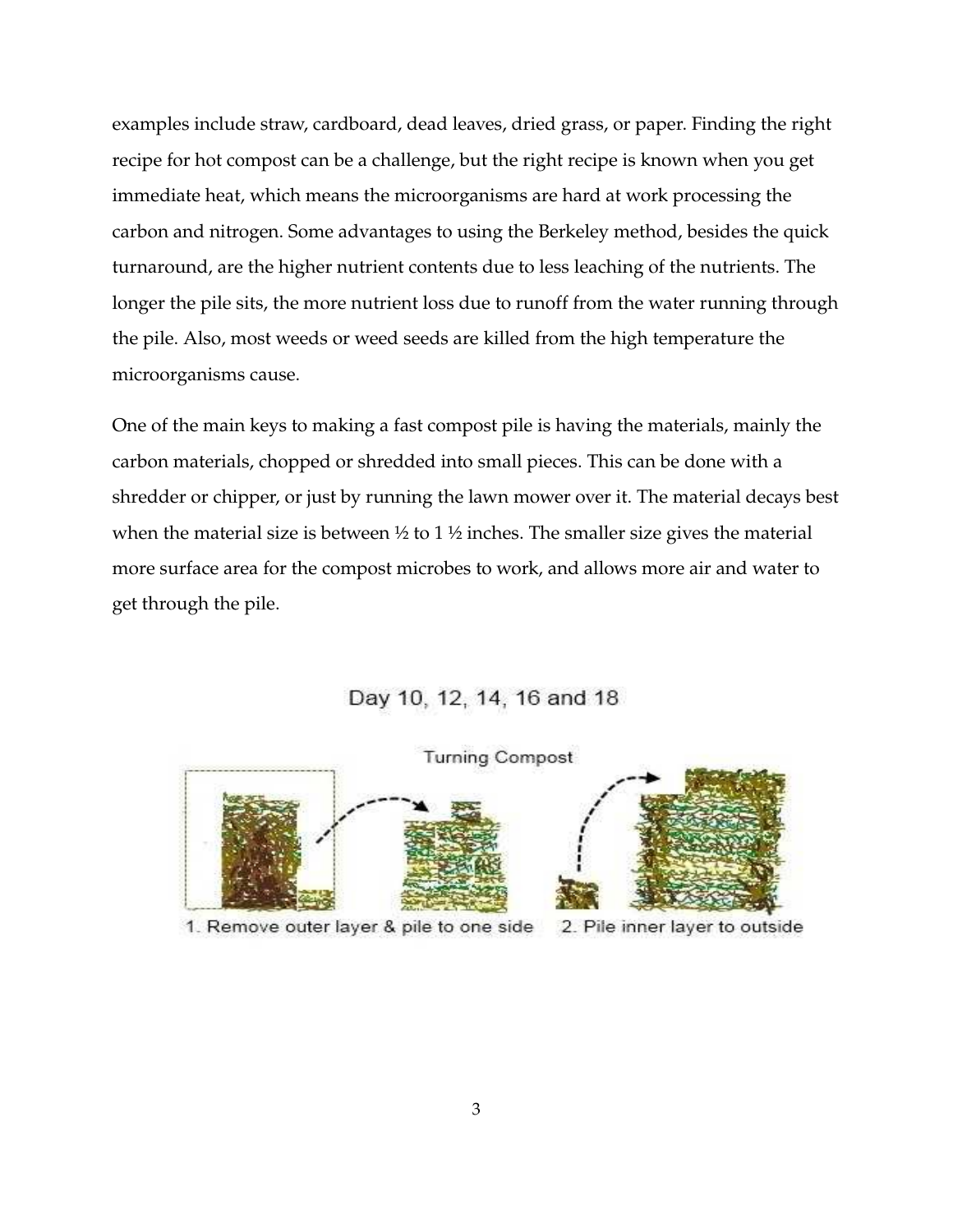The ratio of the compost pile needs to be 30:1, carbon to nitrogen. Making the correct ratio can be difficult, but if one adds equal amounts of greens and browns it should approximately be 30:1. Green material can be vegetable waste, manure, grass clippings, or old flowers. Brown materials can be fallen leaves, straw, dried grass, or small twigs. Starting out with a coarse layer of material on the bottom gives the pile the ample aeration it needs. Next, one should take the shredded brown and green materials and begin layering them and mixing them into a large enough pile to start producing heat. While making the compost pile, water should be added to each layer to ensure that the pile is not too dry. However, adding too much can cause the microbes to stop working, and the pile will not decay properly. The moisture content of the pile should be about 50%. This can be determined by getting a handful of compost and squeezing it. If water runs out, the pile is too saturated.



Heat is a very important aspect to a fast compost pile. The heat is provided by the respiration of the microorganisms that are breaking down the organic matter. An adequate pile should have consistent temperatures between 140-160 degrees Fahrenheit. If the pile temperature gets higher than 160 degrees Fahrenheit, it will kill the beneficial bacteria that are needed to complete the composting process. The microorganisms decompose the compost materials most rapidly in this temperature range. A good pile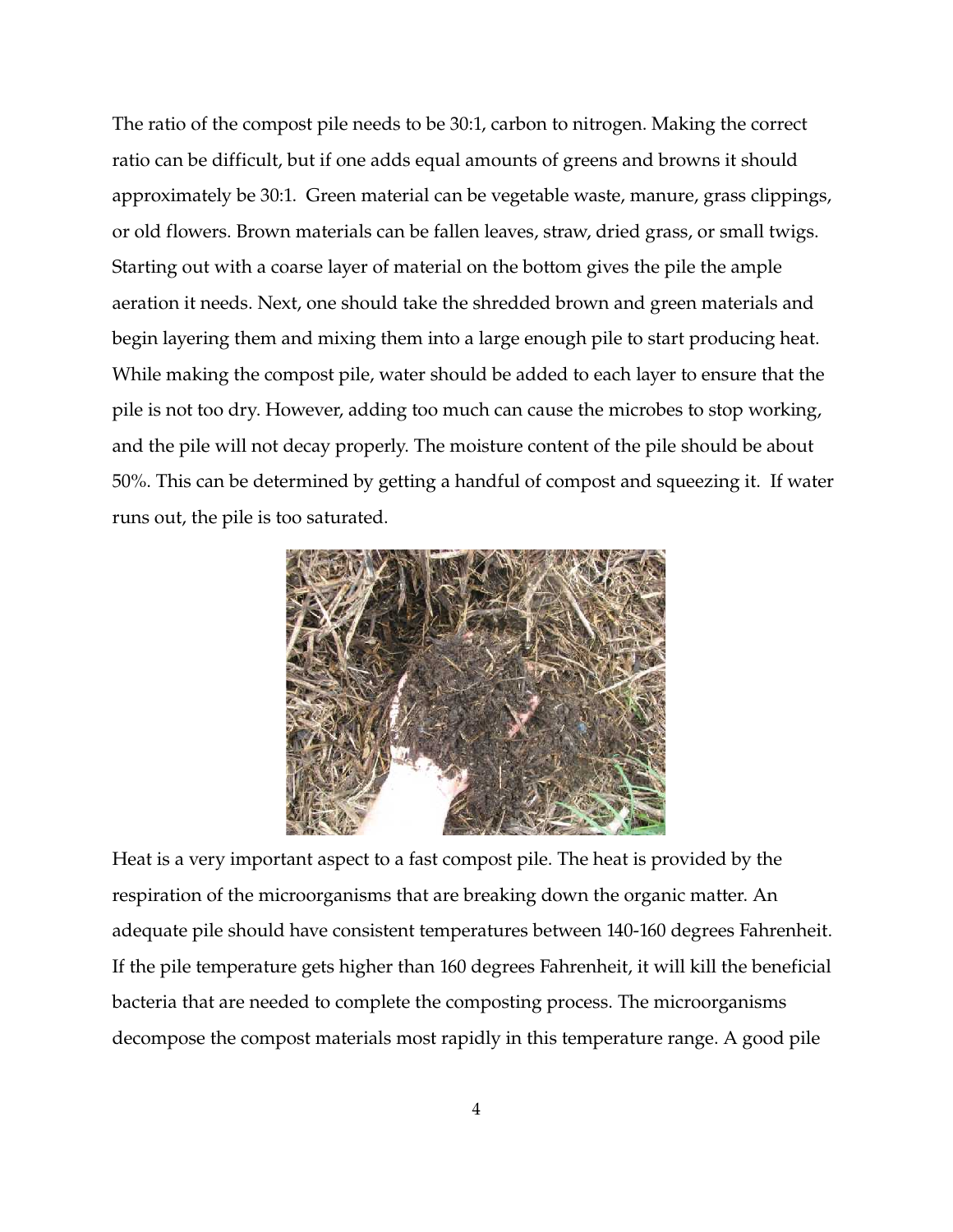will stay at a constant temperature. One can measure the temperature using a thermometer.

The heat of the pile can also be checked by sticking a hand or arm into pile to test to see if the pile is hot enough. If so, the pile is ready to be turned. The bacteria in compost need air to survive, so the more often you turn the pile the better. Start turning the pile by bringing the outside to the inside of the pile. This should be done every other day to get the fastest results. The last thing there is to do is monitor the pile by turning it on time and making sure the compost pile does not get to hot or dried out.

## **My Experience:**

Composting is trial and error; if you don't get it right the first time, then try again. That is what I had to do this summer. I made four different piles at the beginning of the summer using different materials in each pile to see if I could make fast turnaround compost. Out of the four piles, two are usable.



The first pile was made of storm debris, crop residue, comfrey, straw, grass clippings, and biochar. The pile was an experiment to see how well green leaves decompose in a compost pile, but the lignin in the leaves did not have enough time to break down. The carbon to nitrogen ratio was off by a lot. The green material, leaves, comfrey, and grass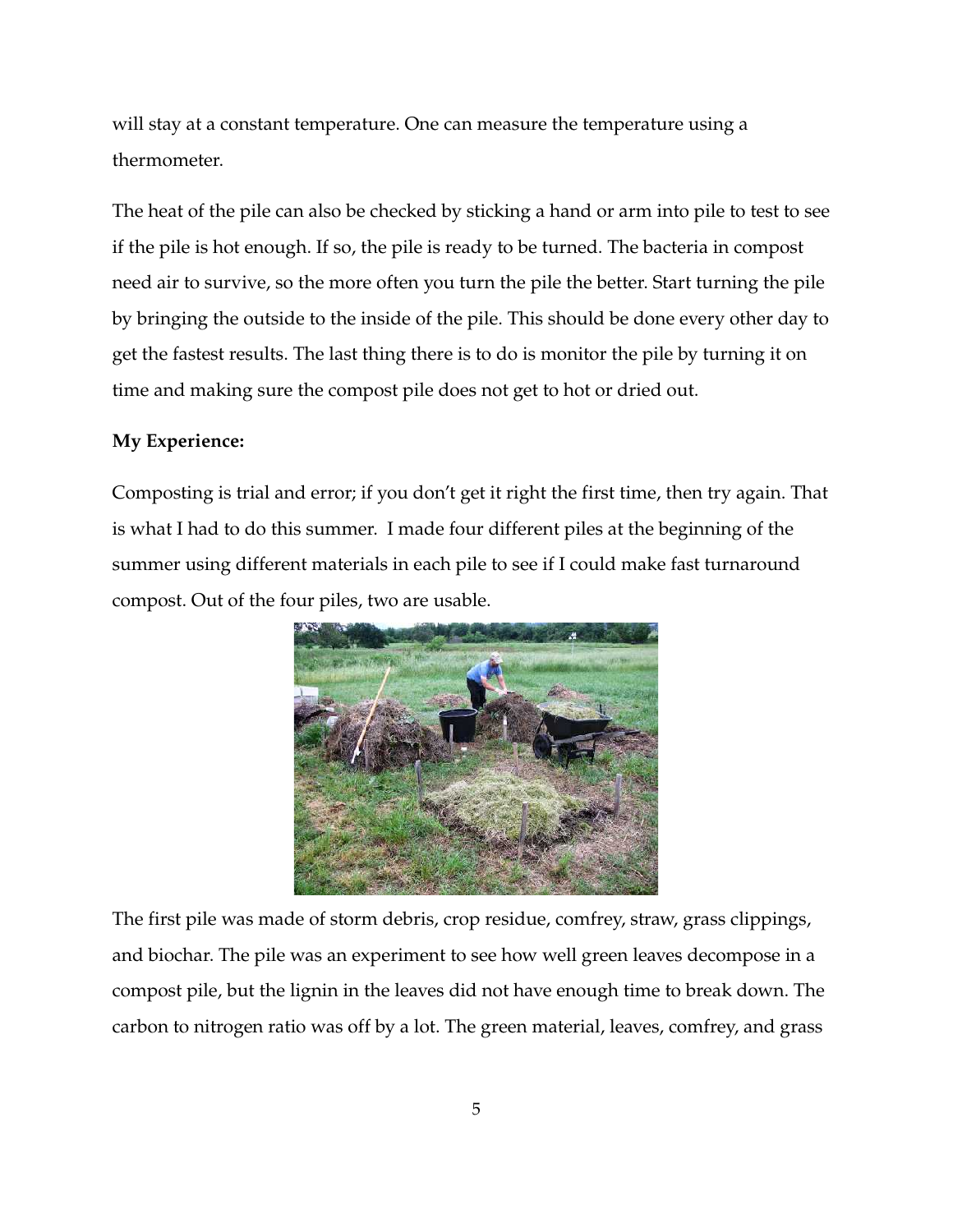clippings burned up so quickly and all that was left was brown material that would not compost.

The second pile was composed of pine needles, comfrey, crop residue, ag lime, and biochar. Pine needles were a challenge because of their acidity, which is the reason for adding the ag lime. I was trying to see if pine needles would be a logical thing to compost, and it turned out that it would not be. The breakdown time for the pine needles is so long that the pile would have to be on the ground for at least a year. Plus, the levels of acidity would be too high to have in your soil, unless you needed to change your soil from basic to acidic.



The third pile was of cow manure, comfrey, straw, crop residue, and biochar. This recipe was the most successful. It made some good usable compost. The one thing I would change is the amount of green material that was put into the pile. More nitrogen material needed to be added to get the carbon decomposed properly.

The fourth pile is a mixture of all three other piles with a combination of storm debris, cow manure, comfrey, pine needles, crop residue, and biochar. The combination made a well composted mix. It is not as rich as the cow manure pile, but good compost.

The final pile I made was a combination of using the first pile as brown material and horse/chicken manure, and comfrey. I started it on July 25, 2013, and by August 9, 2013,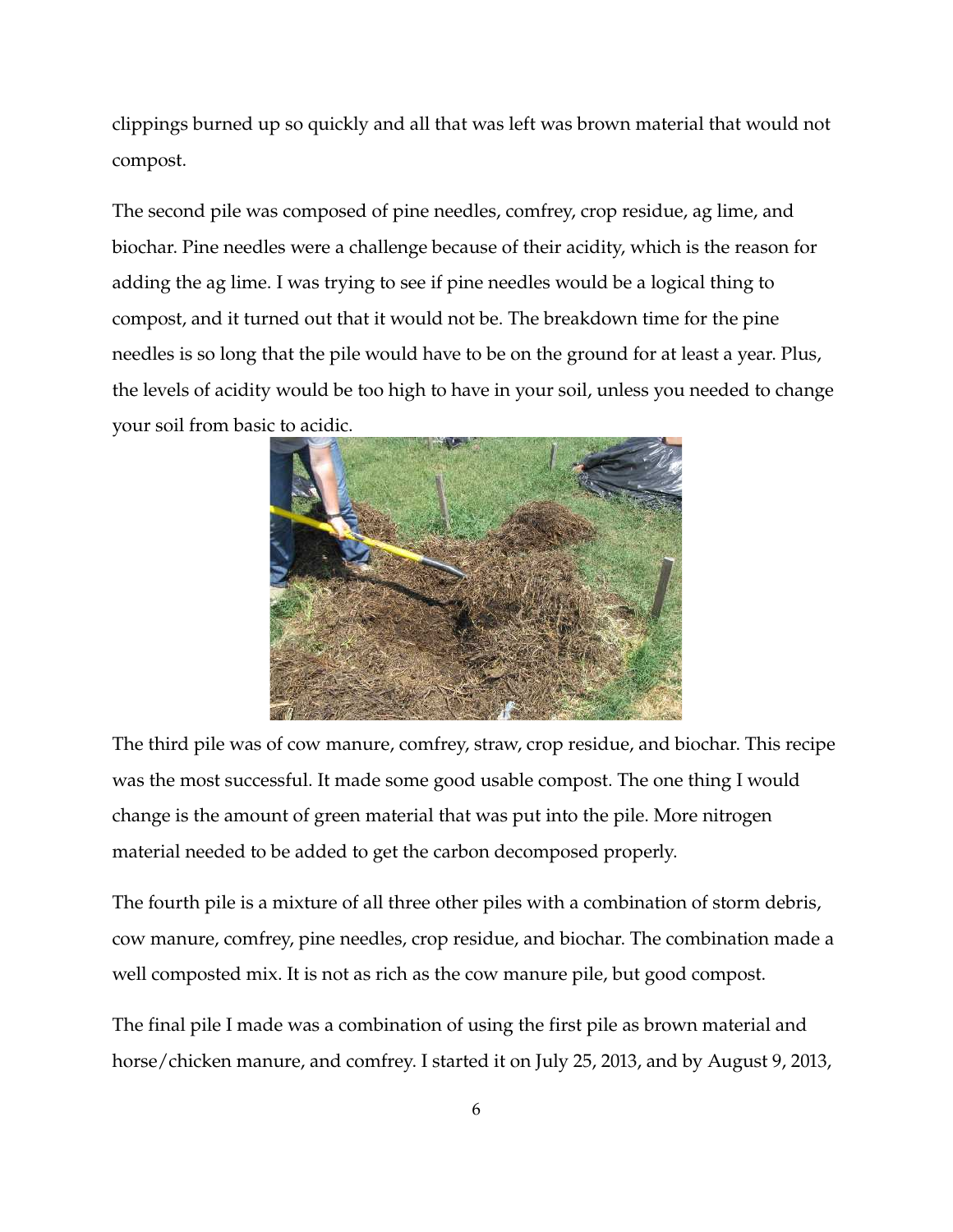

the pile had already transformed into a compost-looking substance. This recipe for fast turnaround compost has worked the best. I believe that is because of the trial and error element, I have learned what to do and what not to do in making compost piles.



This is what 14-day old compost looks like if the recipe is correct.